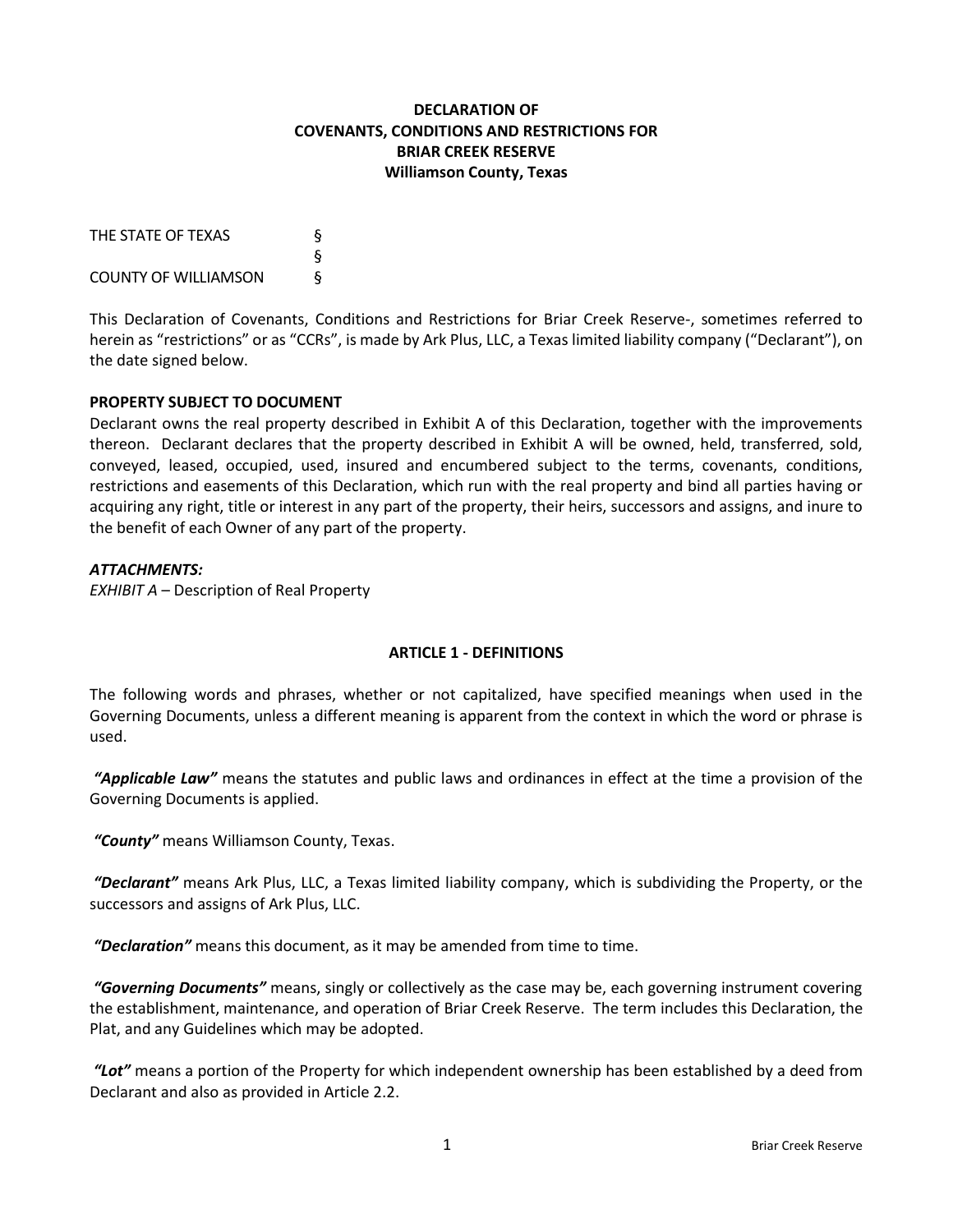*"Majority"* means more than half. A reference to "a majority of Owners" in any Governing Document or applicable law means "Owners of at least a majority of the Lots", unless a different meaning is specified.

*"Owner"* means a holder of recorded fee simple title to a Lot.

*"Property"* means all the land subject to this Declaration and all improvements, easements, rights and appurtenances to the land that is described in Exhibit A to this Declaration.

**"Public View**" – means any activity, property location or structure that is visible from a public roadway.

*"Resident"* means an occupant of a dwelling, regardless of whether the person owns the Lot.

#### **ARTICLE 2 – PROPERTY**

**2.1 Briar Creek Reserve.** The property described in Exhibit A, shall be subdivided into lots with said subdivision to be known as "Briar Creek Reserve".

**2.2 SUBDIVIDING OF LOT**: Once a Lot has been sold by Declarant, the lot shall not be further subdivided for a period of five years from the date of this document. After that, the lot may be subdivided provided that each parcel has a minimum of four acres.

**2.3 EASEMENTS** Each lot shall be subject to a 10' general utility easement along each side property line, a 15' general utility easement along the rear property line and a 15' public utility easement along Cr 226. In the event that the public road is widened, the 15' public utility easement shall be relocated to 15' along the widened roadway. Such easement may be used by the Declarant or his assigns, by owners of property within this subdivision, by public utility providers and by local or state governmental utility providers for the installation and maintenance of utility lines and structures. In addition to the easements and restrictions contained in this Declaration, the Property is subject to all restrictions, easements, licenses, leases and encumbrances of record, each of which is incorporated herein by reference.

## **ARTICLE 3 - CONSTRUCTION AND IMPROVEMENTS**

**3.01 USEAGE:** Except as expressly provided in this Declaration to the contrary, each Lot will be used primarily for residential, farming, ranching and/or wildlife enhancement purposes. Owner is not required to build a residence on the Lot.

#### **3.02 BUILDING SET-BACKS**

No building may be placed within 75' of a public roadway, or within 15' of the side or rear property lines.

#### **3.03 RESIDENTIAL STUCTURES**

#### **3.03 A CONSTRUCTION AND MATERIALS**

All buildings constructed shall be of quality construction and shall be constructed of approved building materials. "Quality construction" relates to construction performed by a trained, qualified builder with home construction experience.

**3.03 B NUMBER OF DWELLINGS:** Owner may construct one primary single family dwelling and one secondary single family dwelling on the Lot, but no more than two single family dwellings may be constructed on the lot and no more than two single families are allowed to reside on the Lot.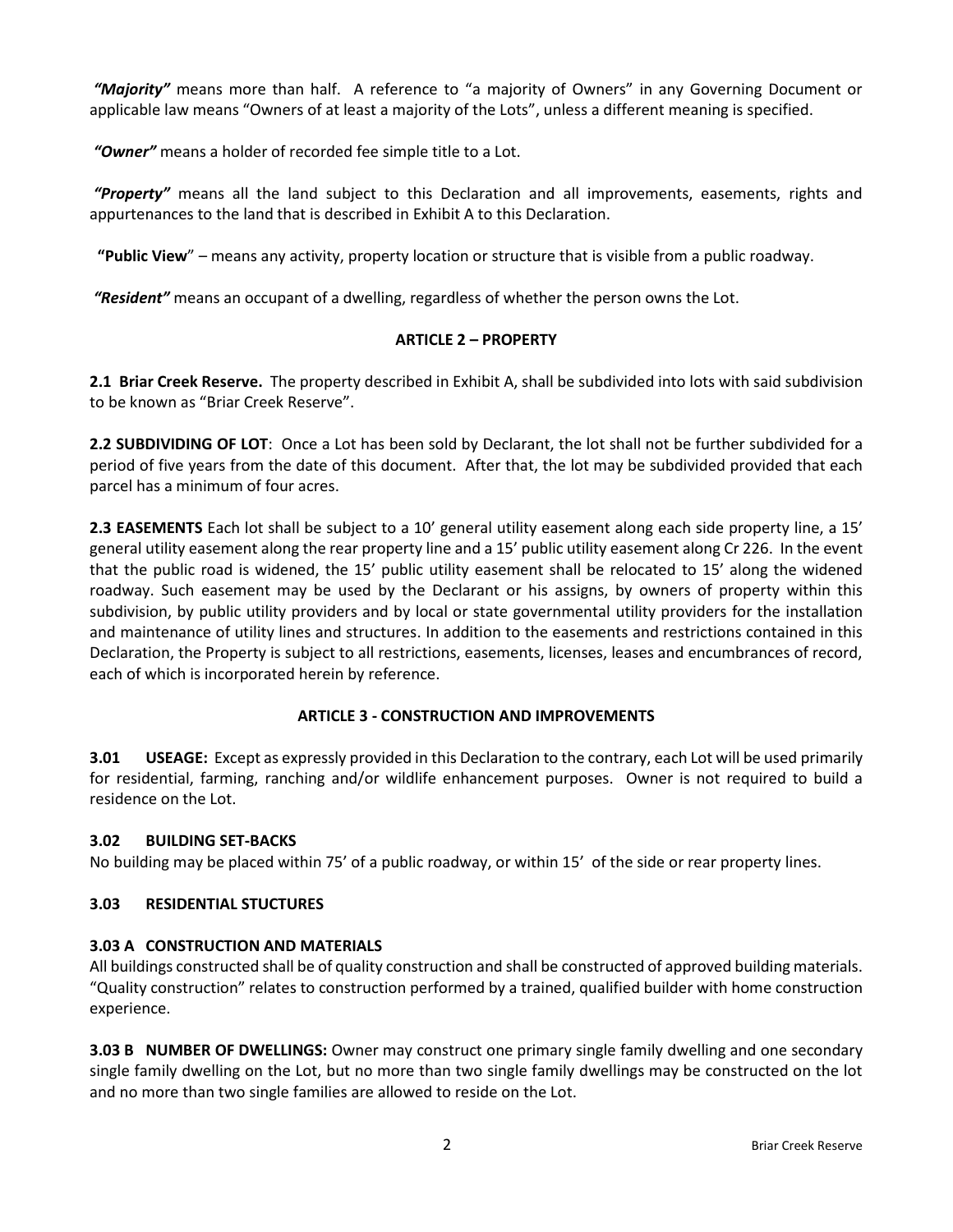#### **3.03 C PRIMARY RESIDENCE**

- a) If a single story, the structure must include a minimum of 1500 square feet of heated and cooled area;.
- b) Must be constructed on a concrete slab
- c) The minimum roof pitch shall be four (4) feet by twelve (12) feet.
- d) Thirty five percent (35%) of the first floor exterior walls on the front must include masonry provided that the ACC may remove the masonry requirement for log homes and appealing designs based on all wood siding
- e) Approved building materials for exterior walls of residential buildings include only brick, stone, stucco, wood, wood siding, or a cementious-fiber planking product like "Hardi-Plank". These building materials must be specifically identified on the plan submittal and dimensions noted. For purposes of this declaration, only brick, stone, and stucco are considered "masonry".
- f) Approved building materials for roofs of residential buildings are slate, Galvalume standing seam metal, tile, dimensional composite shingles or built-up flat roofs. Composite shingles, must have a minimum manufacturer's warranty rating of twenty-five (25) years and constructed of Architectural Dimension Shingle (mid-weight), and with the approximate color of either muted brown, weathered wood or gray.
- g) Must include an attached or detached garage for a minimum of 1 car but no more than 5 cars. The garage must be constructed using the same exterior design and materials as the primary residence
- h) **LOG HOMES.** Approved building materials for exterior walls of residential structures shall include logs provided the log materials are manufactured by a company that specializes in the log home industry. The ACC shall have the right to remove the masonry requirement for appealing log home designs
- i) **BARNDOMINIUM STYLE** Roof must have a minimum pitch of 4/12 and the roof must overhang and extend past the exterior walls a minimum of twelve (12") inches on all sides visible from public view. Metal siding must be specifically approved by the ACC, which shall have the right to place strict limitations on the location, type, shape and design of the metal. Any metal siding must be shaped with small ribs on 8"-12" center, the metal roof and metal walls must be painted contrasting colors, the metal siding on walls must be placed so the ribs are vertical. Window and doors must include a minimum 3" wide trim piece of a contrasting color. Doors and windows must be residential in style. The plan must include porches and other features to enhance the residential appearance and must meet the masonry requirement. The intent of this provision is to allow barndominium construction that employs methods resembling a typical residential home and to prohibit construction methods that have the appearance of a commercial building or shop.

## **3.03 D Secondary Residence:**

- a) Must be constructed to the same construction and material specifications as the primary residence except there is no minimum square footage or garage requirement. A secondary residence may be constructed as part of a garage or barndominium.
- b) The Secondary Residence may be built prior to the construction of the Primary Residence, provided however that if the Secondary Residence has less than 1500 Square feet of living area then: i). it may only occupied on an Occasional Basis except during or after the construction of the Primary residence, and ii). it must be placed a minimum of four hundred feet from the public road, and iii). it must be out of Public view.

## **3.03 E MANUFACTURED OR MOVE-IN HOMES**

No mobile homes or other structures that are completely or partially constructed offsite may be moved onto the property including single, double or triple wide mobile homes, modular homes, prefab homes, or other move-in buildings, regardless of whether the same are placed on a permanent foundation. This Article does not apply to move-in structures specifically allowed by other provisions of this Declaration.

**3.04 BARN, SHOP AND OTHER BUILDINGS:** To avoid unsightly storage and keep the area attractive, each owner will construct a barn and/or other buildings to provide storage for equipment and supplies needed to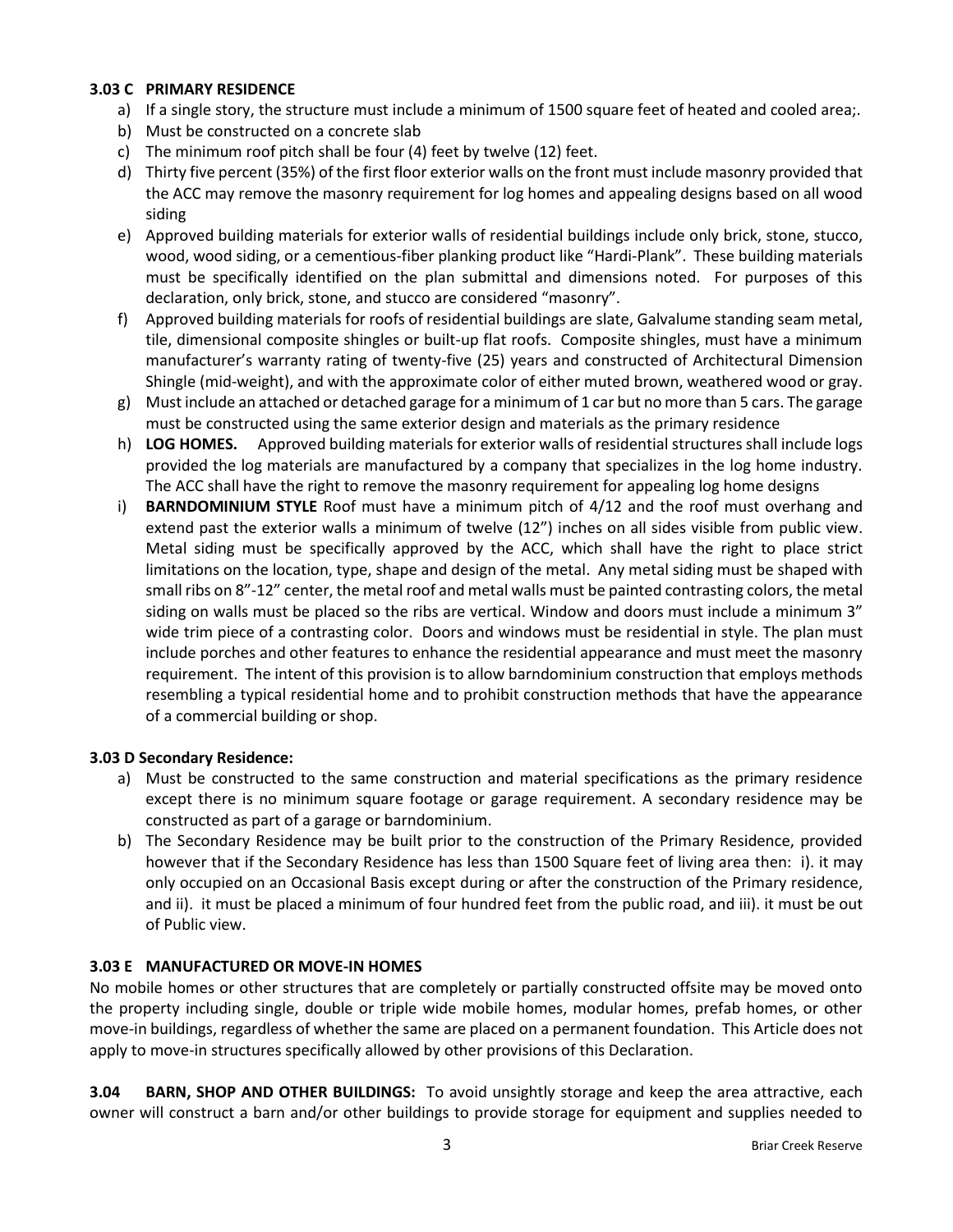facilitate the residential, farming, ranching and wildlife activities of the Owner on the Tract. Approved building materials include any materials approved for the residential structures as well as metal siding, metal doors and metal roofing, provided however that corrugated metal may not be used on the exterior of any structure. Buildings specifically must not be used for commercial activity as further explained elsewhere in these Declarations. No buildings or any part thereof may be leased or rented for storage or any other purpose. No more than three such buildings may be constructed on the Tract and the combined area of the buildings shall not exceed 4000 square feet unless a variance is granted by the ACC.

**3.05 ACCESSORY STRUCTURES.** Accessory structures, such as gazebos, storage sheds, playhouses and greenhouses, must contain no more than 500 square feet each and no more than four accessory structures will be allowed without specific approval of the ACC. Accessory structures may be constructed on the Tract or may also be constructed offsite and moved onto the Tract. All such structures shall be appropriately maintained in a reasonably neat, clean and attractive manner. No Accessory Structure shall be used at any time as living quarters. Failure to adequately maintain the appearance of such items shall constitute grounds for its removal, upon the request of the ACC.

**3.06 COMMERCIAL SHIPPING CONTAINER**. A commercial shipping container is defined as metal structure or box which is typically used in the shipping industry for transporting freight. One, but no more than one, commercial shipping container may be placed on the property as an Accessory Structure provided it is painted to match other structures on the property or painted beige, tan or other earth-tone color that blends with the existing landscape, and provided it is placed out of Public View. The ACC must approve the structure and paint color prior to Owner placing structure on the property.

# **3.07 TIMING OF CONSTRUCTION**

The construction of any structure must be completed within twelve months from the date construction begins on that structure.

**3.08 SEPTIC SYSTEMS**. Installation of any septic-tank soil-absorption sewage-disposal system shall be in accordance with minimum recommendations by the division of Sanitary Engineering, Texas State Department of Health and inspected by a duly authorized agent of the Williamson County Health Department.

**3.09 MAINTENANCE AND REPAIR OBLIGATIONS** Each Owner, at the Owner's expense, must maintain all improvements on his Lot, including but not limited to the dwelling, barns, storage buildings, fences, sidewalks and driveways. Maintenance includes preventative maintenance, repair as needed, and replacement as needed. Each Owner is expected to maintain his Lot's improvements at a level, to a standard, and with an appearance that is commensurate with the neighborhood. Specifically, each Owner must repair and replace worn, rotten, deteriorated and unattractive materials, and must regularly repaint all painted surfaces, and keep yard areas regularly mowed.

## **ARTICLE 4 – USE RESTRICTIONS**

## **4.01 ANIMAL RESTRICTIONS.**

Horses, cattle, mules, donkeys, goats and sheep may be kept on Lots, provided no more than one livestock unit per acre of land may be maintained on each Lot. A mature cow, donkey, mule or horse shall constitute one livestock unit. A young calf, young colt, sheep or goat shall each constitute one-half of a livestock unit. Chickens or turkeys shall be allowed as long as such birds are kept in a coup and do not exceed 5 birds per acre. Pigs and hogs are not allowed on any lot unless the pig or hog is being raised as a show animal in a youth program such as 4H, FFA, FHA, or other area youth livestock programs and then no more than a total of three with such animals housed in a suitable pen, barn or other such facility that is maintained in a clean manner. Dogs, cats or other household pets not to exceed a total of ten (10) in number (exclusive of unweaned offspring), may be kept on the lot provided they are kept in a manner that confines the pet on the Owner's lot and the pet does not disturb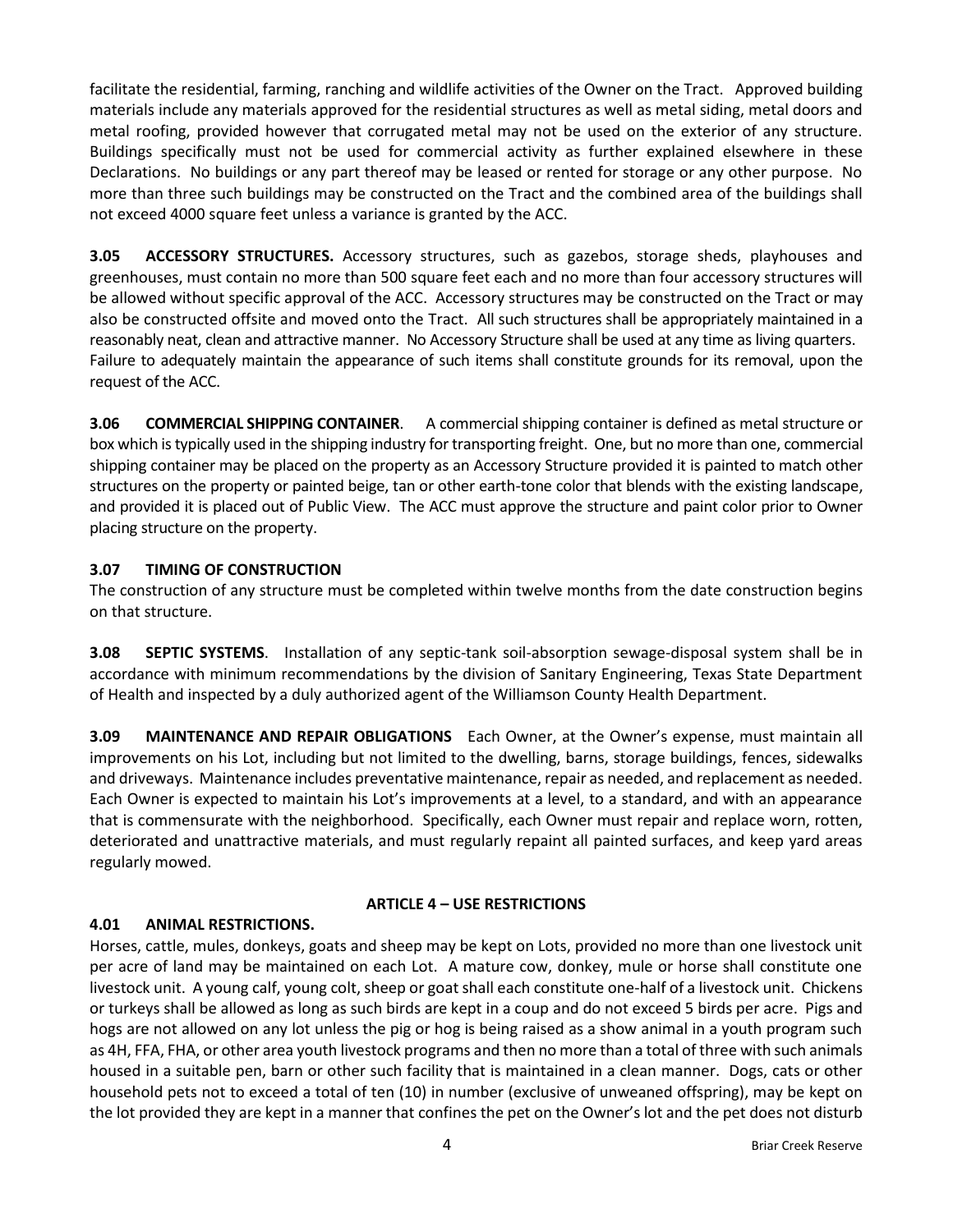the peaceful enjoyment of the Residents of other Lots. All livestock and pets must be registered, licensed and inoculated against disease as required by law.

# **4.02 BUSINESS USE**

Except as may be specifically permitted herein, the property shall be used only for residential purposes and small farming and/or ranching activities and/or wildlife enhancement activities. Resident may use a dwelling or other allowed structure for business uses, provided that: (1) the uses are incidental to the primary use of the Lot as a residence, wildlife area and/or ranch; (2) the uses conform to applicable governmental ordinances; (3) the uses do not entail visits to the Lot by employees or the public in quantities that materially increase the traffic to and from the Lot; and (4) the uses do not interfere with the residential use and enjoyment of neighboring Lots by other residents.

Specifically prohibited are businesses that involve manufacturing, fabrication, storing of dangerous materials, rental of space for storage, commercial breeding or poultry operations, and sales that generate traffic. Also prohibited are any business signs.

# **4.03 VEHICLES**

No junk, wrecked, damaged or inoperable vehicle of any type may be kept on the premises except inside an enclosed garage, barn or other approved structure. Vehicle repairs that are performed in Public View must be completed within five days.

**4.04 RECREATIONAL VEHICLES.** No more than one Recreational Vehicle (RV) equipped with living space may be kept on the premise in Public View, and then only after the primary residence has been built. Prior to construction of the primary residence (a). one RV may be kept on the premises provided it is placed a minimum of four hundred feet from the public road, and hidden from public view, and only occupied on an occasional basis; and (b). one RV may be used as living quarters during home construction for a one-time period not to exceed twelve months. The RV must be in good repair and must at all times be maintained in a clean and attractive manner to prevent algae growth, dis-repair, flat tires, etc.

**4.05 STORAGE AND DISPOSAL OF GARBAGE AND REFUSE**. No Lot shall be used or maintained as dumping ground for rubbish. Trash, garbage and/or other waste materials shall only be kept in sanitary containers constructed of metal, plastic or masonry materials with sanitary covers or lids, and such waste materials must be removed on a weekly basis by Owner or by an approved disposal service. Such facilities and containers for the storage or disposal of such waste materials shall be kept in clean and sanitary condition.

**4.06 ANNOYANCE** Each resident must exercise reasonable care to avoid making loud, disturbing or objectionable noises or noxious odors that disturb Residents of neighboring Lots. No Lot be used in any way that: (1) may reasonably be considered annoying to neighbors; (2) may endanger the health or safety of residents of other Lots or adjoining property, or (3) violates any law.

# **ARTICLE 5 - Architectural Control Committee (ACC**).

**5.01 MEMBERS.** Declarant does hereby establish the Architectural Control Committee (ACC) for the purposes described in this Declaration and for the Property described in Exhibit A. As long as Declarant owns any portion of the Property described in Exhibit A, or any portion of the Adjacent Tract, Declarant has the sole right to act as or to appoint all members of the ACC. Afterwards, the ACC shall consist of three members, of which each member must be the owner of a separate Tract within the Property. Members shall be elected by majority vote of the tract owners, with each tract having one vote. Members shall serve until their death, resignation or replacement. Upon the death or resignation of any member, the remaining members shall have authority act on behalf of ACC until a replacement member is be elected. Any three tract owners may call for a meeting to elect new committee members by providing written notice to all property owners a minimum of 10 days in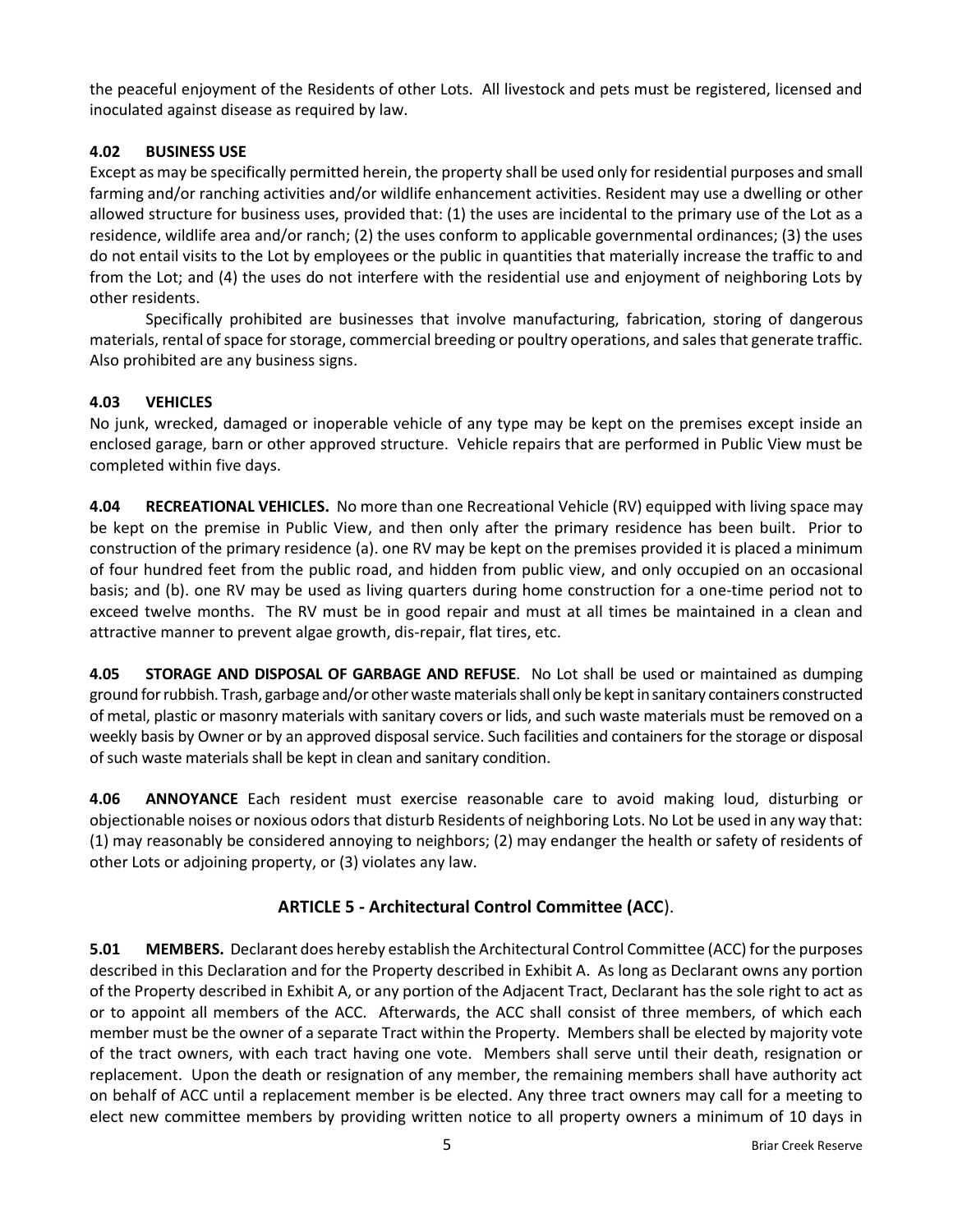advance of the meeting. No more than one such election may be called within a twelve month period except as necessary to fill a vacancy. The ACC, and/or its members, shall be free from liability for actions within the scope of the ACC's function.

**5.02 WRITTEN APPROVAL REQUIRED.** No building or any structure or improvement shall be constructed, erected, or placed on any Tract nor shall any exterior additions or changes or alterations be made prior to written approval by the ACC as to quality, workmanship and materials, harmony of external design and location in relation to surrounding structures and topography, and compliance with the Restrictions.

**5.03 PLAN SUBMITTAL.** Plans and specifications, including site plan, must be submitted to and approved in writing by the ACC prior to any construction. An 11"X17" copy of plans, including site plan, floor plan, and elevations of initial construction of residences and the accompanying improvements shall be filed with the ACC by delivery to 3910 Sequoia Trail West, Georgetown, TX 78628 or such other location as Declarant or the ACC may designate. The ACC has the right to disapprove exterior elevations that it deems inappropriate for any reason, in its sole and absolute discretion, even though plans may comply with all other restrictions. ACC approval is required for any exterior color change, and the proposed color(s) must be compatible with the aesthetics of the neighborhood.

**5.04 PLAN APPROVAL.** Approval shall be granted by a majority vote of the members and the members may designate one member to sign on behalf of the committee. In the event that a fully completed ACC application is submitted as provided herein, and the ACC shall fail either to approve or reject, in writing, such application for a period of thirty (30) days following such submission, then approval is presumed unless additional information has been requested.

**5.05 GUIDELINES**. The ACC may from time to time promulgate guidelines that further define and clarify the provisions of this Declaration, as well as address issues not specifically contained within this Declaration. Such guidelines shall be enforceable in the same manner as provided for the enforcement of this Declaration.

**5.06 VARIANCES**. The ACC is expressly granted the authority, in its discretion, to permit variances from the effect of a particular restrictive covenant. The ACC may require the submission to it of such documents and items (including, as examples but without limitation, written request for and description of the variances requested, plans, and specifications, tract plans and samples of materials) as it shall deem appropriate, in connection with its consideration of a request for a variance. If the ACC shall approve such request for a variance, the ACC may evidence such approval, and grant its permission for such variance, only by written instrument, addressed to the Owner of the Tract(s) relative to which such variance has been requested, describing the applicable restrictive covenant(s) and the particular variance requested, expressing the decision of the ACC to permit the variance, describing (when applicable) the conditions on which the variance has been approved (including, as examples but without limitation, the type of alternate materials to be permitted, or the alternate fence height approved), and signed by a majority of the current members of the ACC (or by the Committee's designated representative if one has been designated). Any request for a variance shall be deemed to have been disapproved for the purposes hereof in the event of either (a) written notice of disapproval from the ACC; or (b) failure by the ACC to respond within 20 days to the request for variance. In the event the ACC or any successor to the authority thereof shall not then be functioning, and/or the terms of the ACC shall not have succeeded to the authority thereof as herein provided, no variance from the covenants of this Declaration of Covenants, Conditions and Restrictions shall be permitted, it being the intention of Declarant that no variances be available except in the discretion of the ACC.

# **ARTICLE 6 - GENERAL PROVISIONS**

**6.01 ENFORCING THE DOCUMENTS** The Declarant and every Owner has the right to enforce all restrictions, conditions, covenants, liens and charges now or hereafter imposed by the Governing Documents. Failure by the